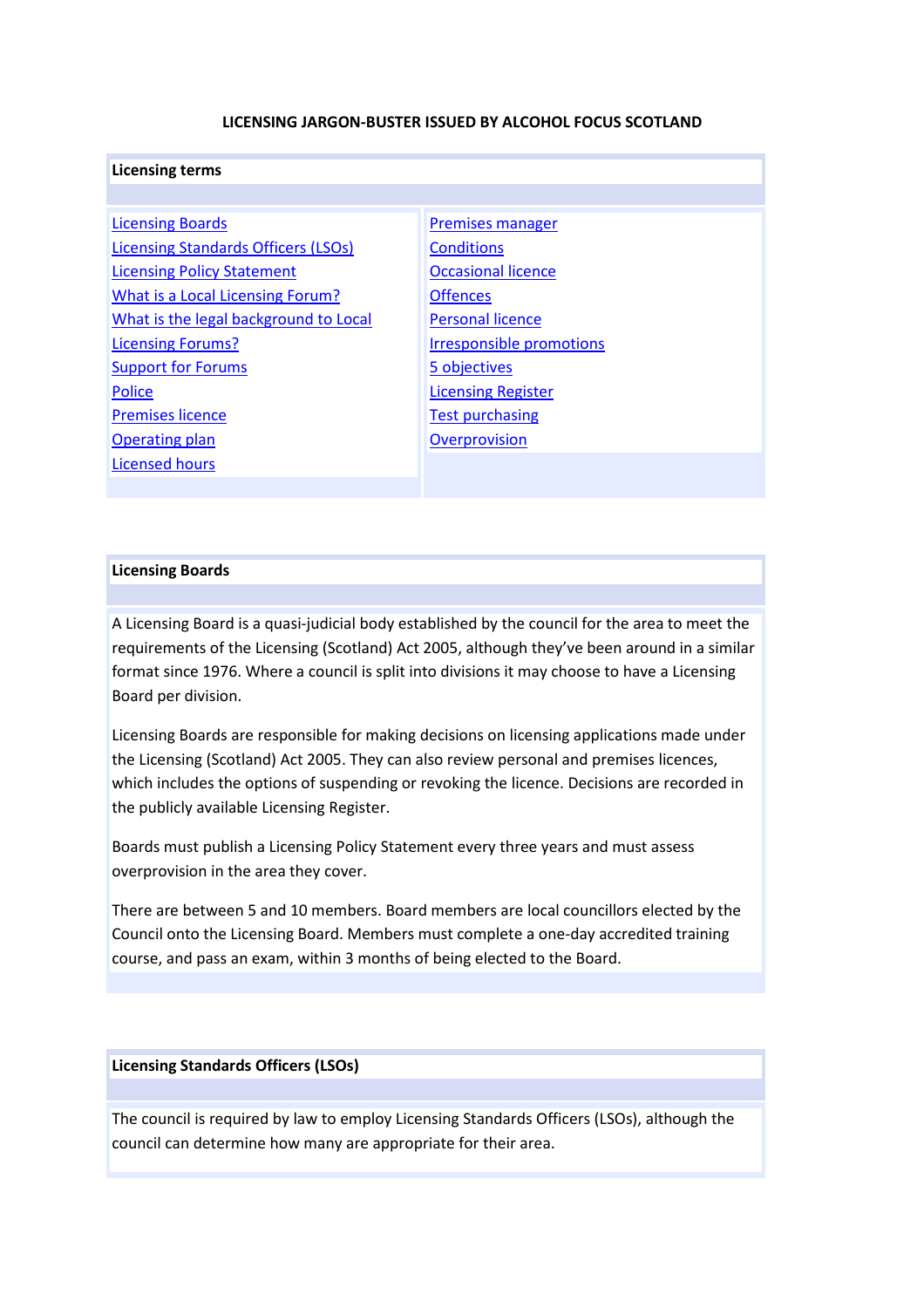### LSOs have 3 roles:

- 1. Guidance to provide guidance on liquor licensing to members of the public and the licensed trade
- 2. Mediation to mediate in low level disputes between members of the public and the licensed trade
- 3. Compliance to check that licensed premises are complying with the law. (Note: the police are still responsible for enforcing the law.) If there are problems which are not resolved, the LSO can initiate a review of the licence.

This means that LSOs would be expected to visit licensed premises, build good relationships with the licensed trade, have a good knowledge of liquor licensing law and conflict management skills.

LSOs must complete a three-day accredited training course, and pass an exam, within 18 months of being employed in the role.

#### Licensing Policy Statement

The Licensing Board is obliged to issue a Licensing Policy Statement every 3 years which will set out the Board's general approach to making licensing decisions. The Licensing Policy Statement is important. It shows how the Licensing Board will meet the 5 objectives that underpin all liquor licensing in Scotland. It should include the sort of hours the Board considers appropriate for different premises in the area; a statement of overprovision (from Nov 2010); a statement regarding Licensing Standards Officers and the agreed procedures the Board has for licensing administration. It can include many other things as well such as how licensing links to other local strategies and any conditions the Board are likely to attach to licences. A Supplementary Licensing Policy Statement can be issued by the Board at any time if the need arises.

The Licensing Policy Statement can normally be found on the Council's website.

#### What is a Local Licensing Forum?

A Local Licensing Forum is a body established by the local authority (the council) to meet the requirements of the Licensing (Scotland) Act 2005.

The principle behind Local Licensing Forums is to link the people who are affected by licensing decisions to the decision makers, and to feed in the 'grass roots' perspective. Licensing touches all of us – be it the benefits or the problems linked to particular premises where you live; the impact of drinking on the work of the police, ambulance, fire and health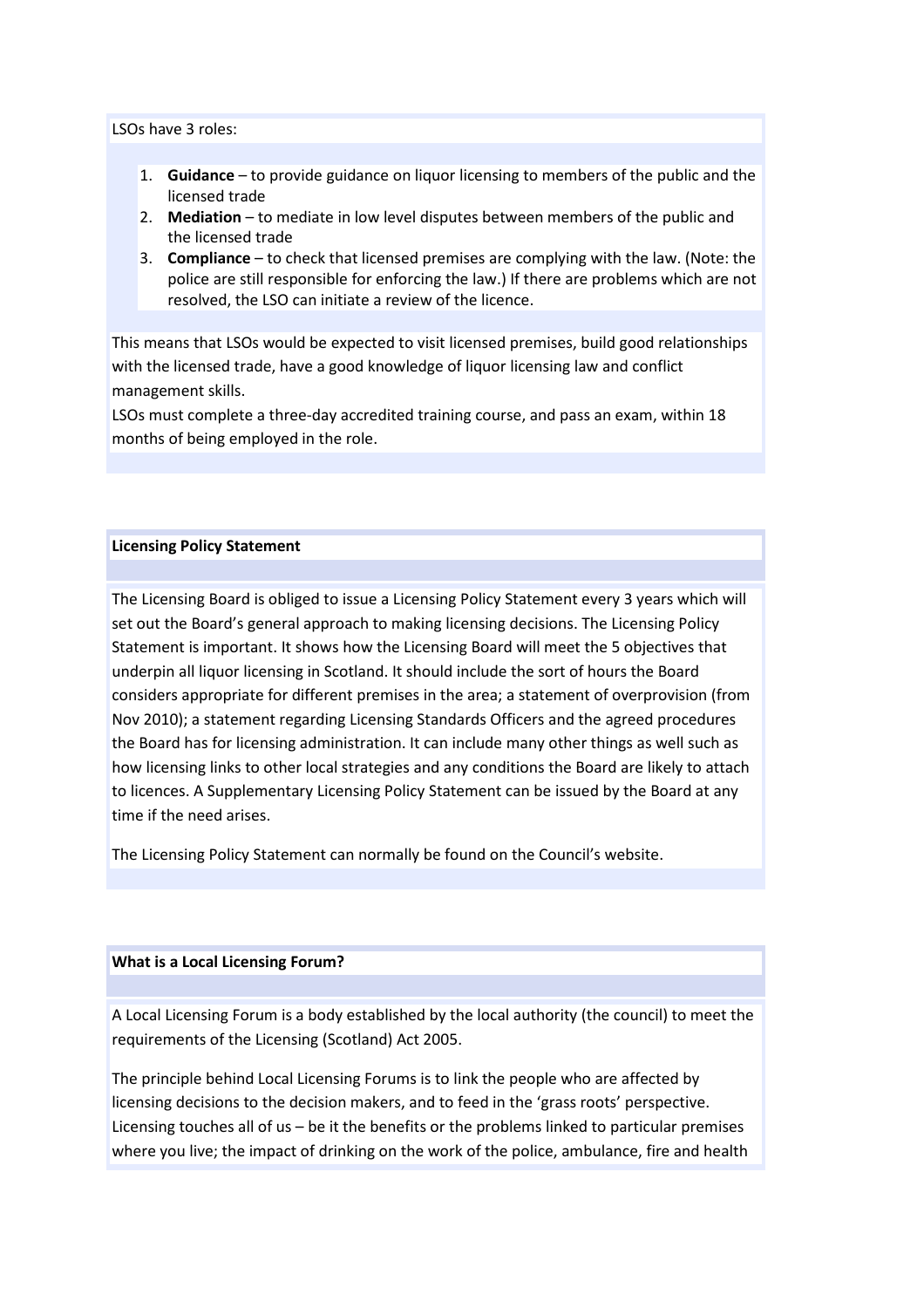services; or the litter and anti-social behaviour caused by customers of certain premises.

The Forum's role is to keep under review the operation of the Licensing (Scotland) Act 2005 in its area and to give advice and make recommendations to the Licensing Board in relation to such matters as the Forum considers appropriate. This will be mainly at a policy level as the Forum cannot comment on individual cases.

The Forum is independent from the Licensing Board but at the same time it shares the common goal of having the local community's best interests at the heart of its decision making.

# What is the legal background to Local Licensing Forums?

The Licensing (Scotland) Act 2005 requires each council to establish a Local Licensing Forum. Where the council has several divisions, they may choose to establish a Local Licensing Forum for each division.

The law states that Local Licensing Forums have two roles:

- Review: Forums should review the operation of the Act in their area and keep under review the exercise by the Licensing Board of their functions.
- Advice: Forums should give advice and make recommendations on such matters as the Forum considers appropriate.

The law requires a Local Licensing Forum to have between 5 and 21 members. At least one Licensing Standards Officer for the area and one representantives of:

- Licence holders
- Police
- Health, education or social work
- Young people
- Residents

# Support for Forums

# Administration

Apart from having a statutory duty to establish Licensing Forums, councils require to provide Forums with such staff, property and services as the council considers is required for the Forum's purposes. It is normal for this to include a venue for the Forum meetings, an administration person to take, produce and circulate minutes and a legally qualified person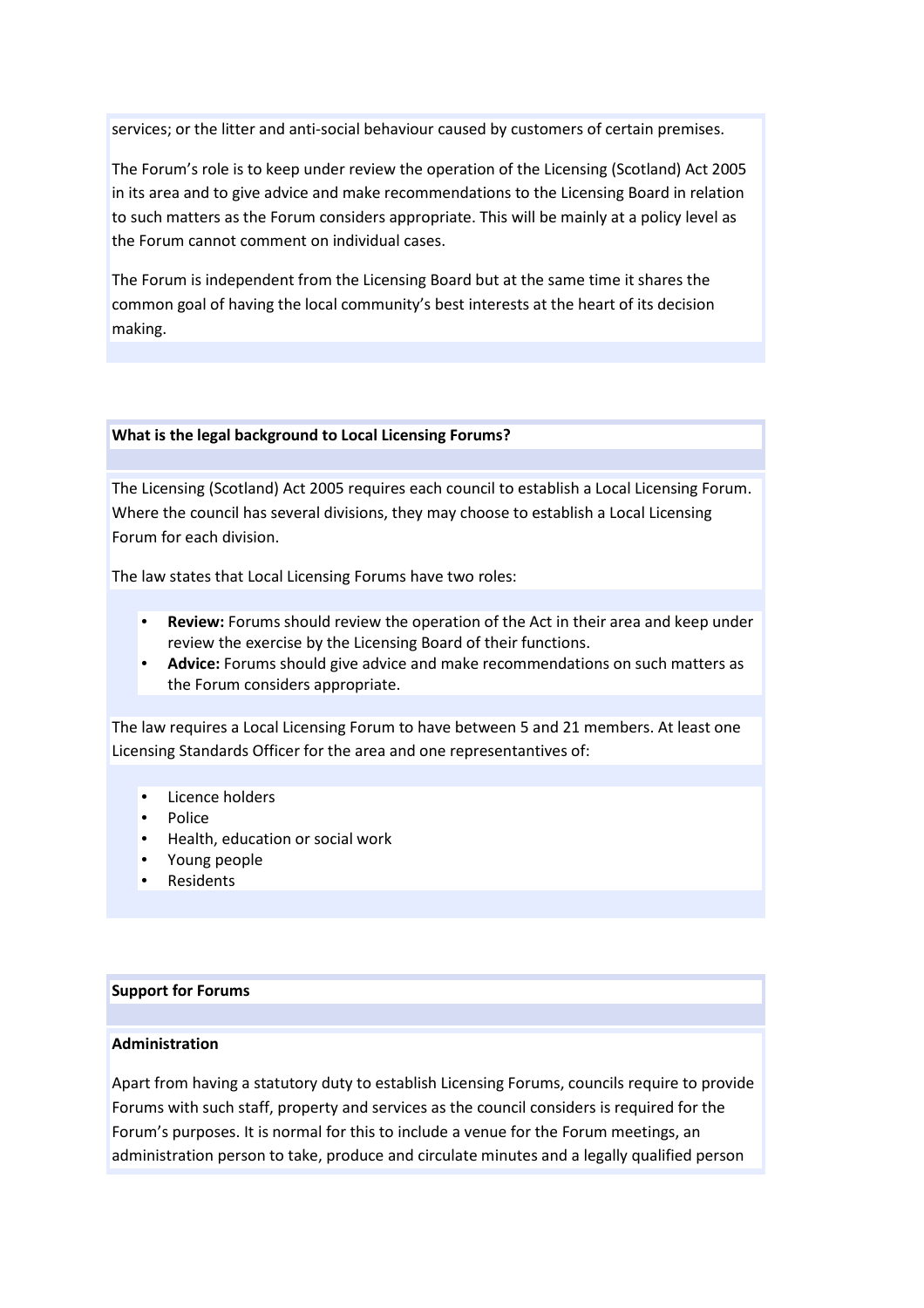with experience of liquor licensing to provide legal advice if required. It could also include a budget for training of Forum members if considered appropriate.

# Information

The Licensing Board must supply data and relevant information to the Forum when requested. Licensing Boards must also consider any recommendations made by the Forum and, if they choose not to follow the Forum's advice, they must provide reasons to the Forum within 42 days.

At least one Licensing Standards Officer (LSO) sits on the Forum. The LSOs work closely with the Licensing Board, the Licensing Forum, the local police and the licensed trade and can bring information from each of these areas. They can supply information from their own observations made when visiting premises; from any complaints received and some statistical information.

Members of the Forum represent a range of interests in order that they can bring a variety of perspectives on the local situation to the Forum. The type of information they can bring will also vary. For example, representatives of bodies such as the police are more likely to have statistical information, whereas representatives of residents will bring their, and their neighbours', observations of issues.

### Police

The police are responsible for enforcing the legislation. There will be a police representative on the Local Licensing Forum and the police normally attend Licensing Board meetings and will be asked for their comments on applications or reviews.

# Premises licences

In order to sell alcohol a place must be licensed. The company or owner applies to the Licensing Board of the council area where the premises is situated for a premises licence. If the application is granted, the Licensing Board will attach various conditions to the premises licence which they must abide by.

# Operating plan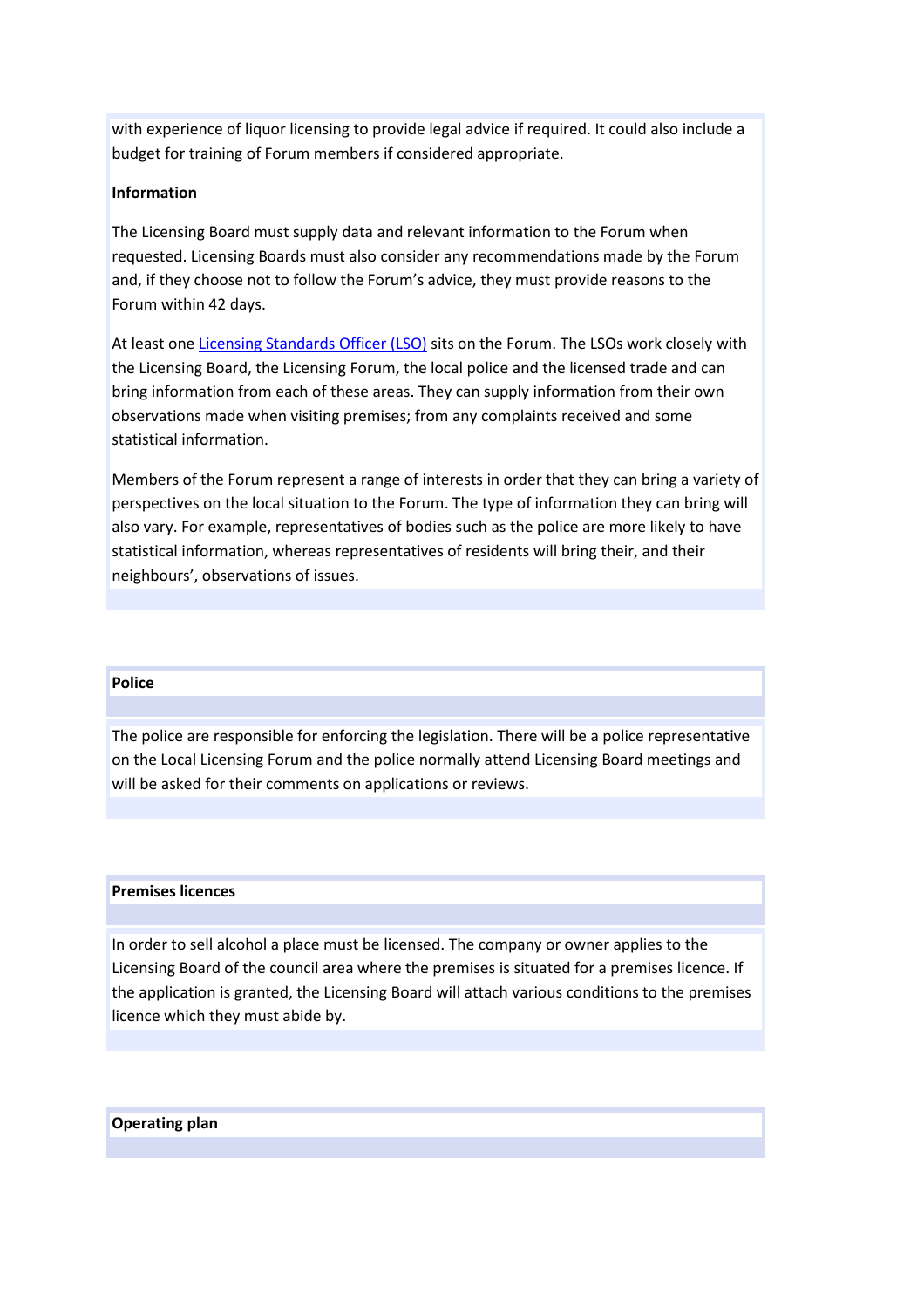The operating plan forms part of the premises licence. It will detail how the premises will run, including:

- What activities will happen on the premises and at what times
- The licensed hours for the premises i.e. the times when the premises will be open and selling alcohol
- Whether alcohol will be sold for drinking on the premises (on-licence) and/or for taking away (off-sales)
- For on-licence only, whether children will be allowed and if so, what ages, to which parts of the premises and at what times
- The capacity of the premises
- The name of the premises manager

#### Premises manager

The premises manager is the person who is responsible for the day-to-day running of the premises. They must be a personal licence holder. They can only be the premises manager for one premises.

#### Occasional licences

If a premises is not usually licensed but wishes to sell alcohol on an occasion, an application can be made to the Licensing Board for an occasional licence. The Licensing Board will attach various conditions to the licence.

# Personal licences

To be the premises manager for a licensed premises a person must be a personal licence holder (PLH). Personal licence holders must complete a one-day accredited course and pass an exam. They must then apply to the Licensing Board for their licence and include certain information.

It is good practice for premises to have more than one person trained to this level to provide support for the premises manager. The Licensing Board may require large or busy premises to have several personal licence holders. Certain late opening premises – mainly nightclubs and lap dancing venues – are required by the law to have a personal licence holder on the premises at all times after 1am.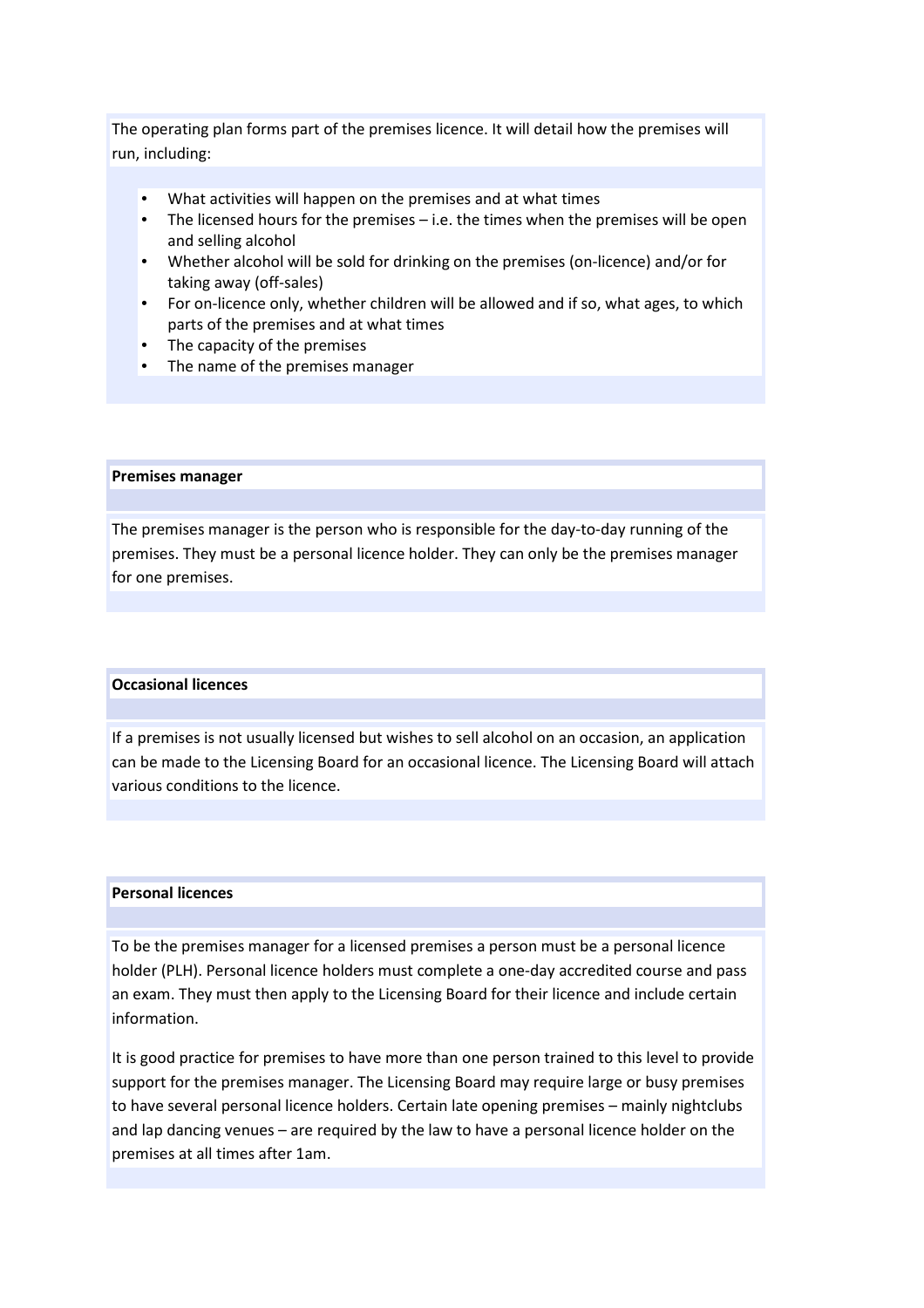# **Conditions**

There are a number of national mandatory conditions that are attached to all premises and occasional licences. These are listed at http://www.opsi.gov.uk/legislation/scotland/acts2005/asp\_20050016\_en\_15.

In addition a Licensing Board can choose to attach local conditions to some or all of the premises and occasional licences in their area.

### **Offences**

There are a range of offences detailed under licensing law. It is not appropriate to list them here however be aware that they include buying or drinking alcohol when drunk in licensed premises; buying or drinking alcohol for an underager (there is a small exception with meals); selling alcohol to a drunk person or an underage person.

In addition note that licence holders can commit offences by failing to display certain important notices, generally relating to underagers.

### Licensed hours

Licensed hours means the times when a premises is allowed to sell alcohol. These hours will be listed on the premises licence. If a premises wishes to change their licensed hours they would apply to the Licensing Board for a variation of their licence.

Licensing Boards normally give an indication of the sort of licensed hours they think appropriate for premises in their Licensing Policy.

### Irresponsible promotions

It is one of the national mandatory conditions attached to all premises and occasional licences that they may not carry out an irresponsible drinks promotion on, or in connection with, the premises. A list of examples of irresponsible promotions is given in the Act, and Scottish Government Ministers can add to this list in the future. In addition, the Licensing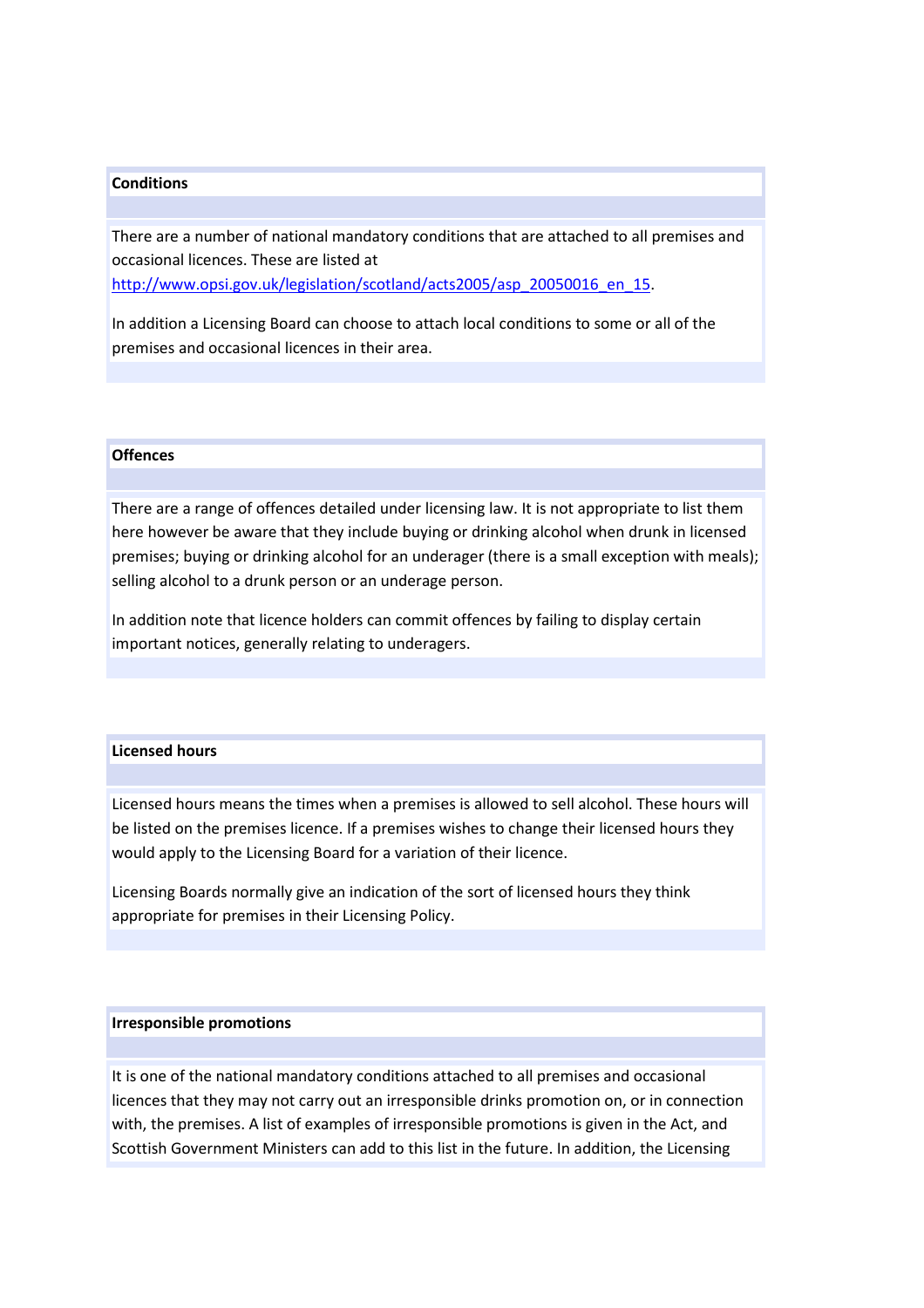Board may judge a particular promotion to be irresponsible.

### 5 objectives

The Licensing (Scotland) Act 2005 is based on 5 licensing objectives. All licensing decisions must be made with reference to these 5 objectives. All are of equal importance. They are:

- preventing crime and disorder,
- securing public safety,
- preventing public nuisance,
- protecting and improving public health, and
- protecting children and young persons from harm.

## Licensing Register

The Licensing Register is kept by the Licensing Board. It must be available to the public to view. It will have information about applications and decisions made about premises, personal and occasional licences.

#### Test purchasing

Test purchasing is where an underage person is sent into premises to attempt to buy agerestricted products. Only the police can authorise test purchasing of alcohol. (Note that Trading Standards carry out test purchasing of items such as cigarettes.)

Normally the police will use test purchasing where there are concerns about a premises selling alcohol to persons under 18 years of age.

#### **Overprovision**

Overprovision is where there are too many premises in a particular locality.

Licensing Boards must include a statement of overprovision in the Licensing Policy. It is for the Licensing Board to decide how they wish to divide their area into localities. They must